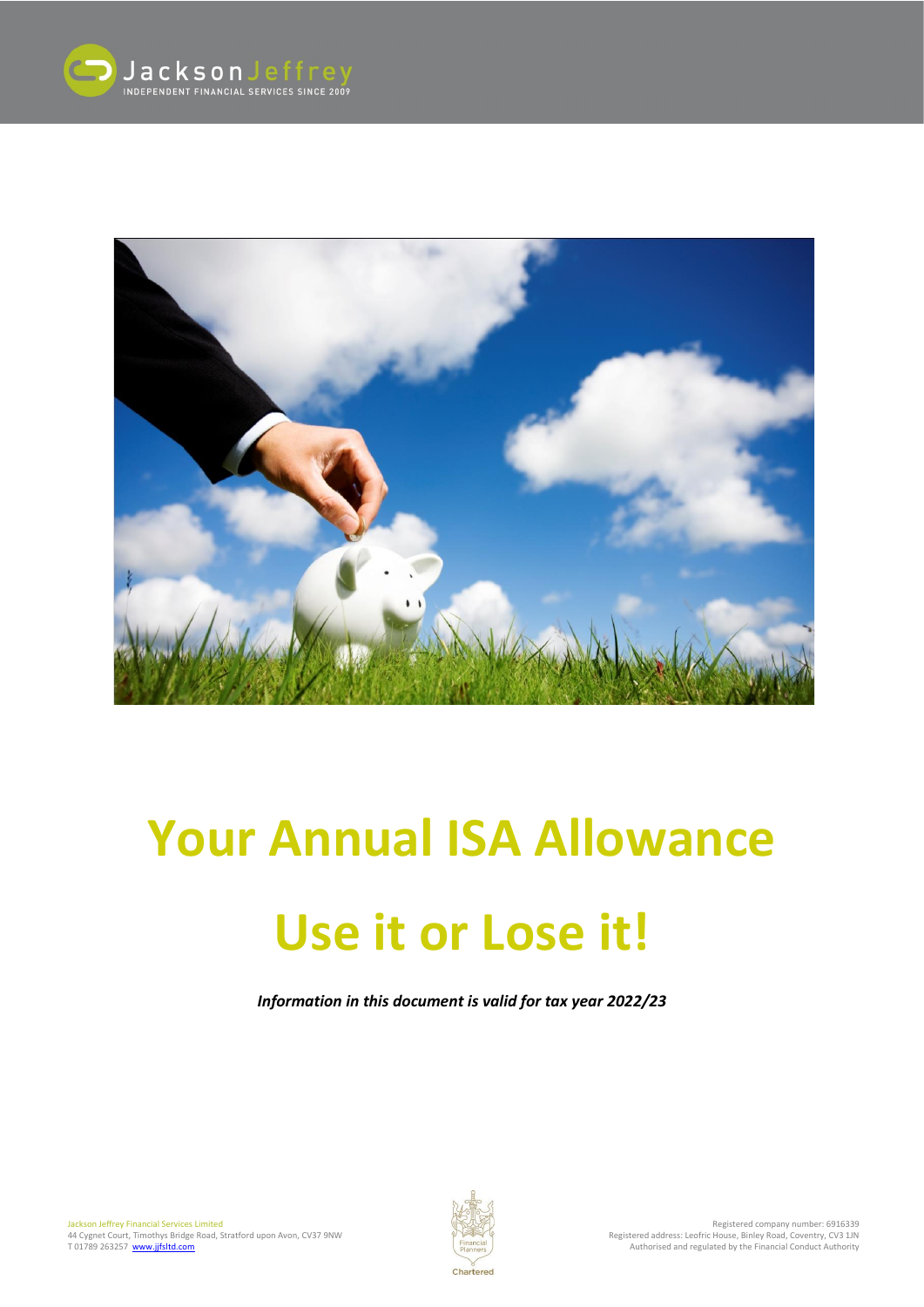

# **Protect Your Money From The Taxman**

ISAs are a very tax efficient investment and the last few tax years have seen significant increases in ISA limits and new rules introduced, providing more flexibility for savers.

It is very important that you fully utilise your annual ISA allowance where possible, as once the ISA deadline passes you lose any unused allowance forever.

*Remember you have until April 5th each year to utilise your ISA allowance.* 

#### **What is my annual ISA allowance?**

For the 2022-23 tax year the maximum amount you can save into an ISA is £20,000 per individual or £40,000 for a couple.

#### **ISA benefits**

- Tax free investment of up to £20,000 per individual or £40,000 for a couple
- You can purchase a cash only or a stocks and shares ISA, or split your ISA allowance between both types of account
- You will have no capital gains tax to pay on the returns from your ISA investment
- You will have no further income tax to pay
- You don't have to mention ISAs on your tax return
- You don't need to hold an ISA for a fixed term (although a Stocks and Shares ISA should be regarded as a long-term investment)
- You can withdraw funds from your cash ISA and replace it within same tax year without effecting your ISA allowance for that year. *Note*: *not all providers offer this facility so it's important to check first before you withdraw any funds.*

#### **Who can open an ISA?**

You must be:

- 16 or over for a cash ISA
- 18 or over for a stocks and shares ISA
- resident in the UK

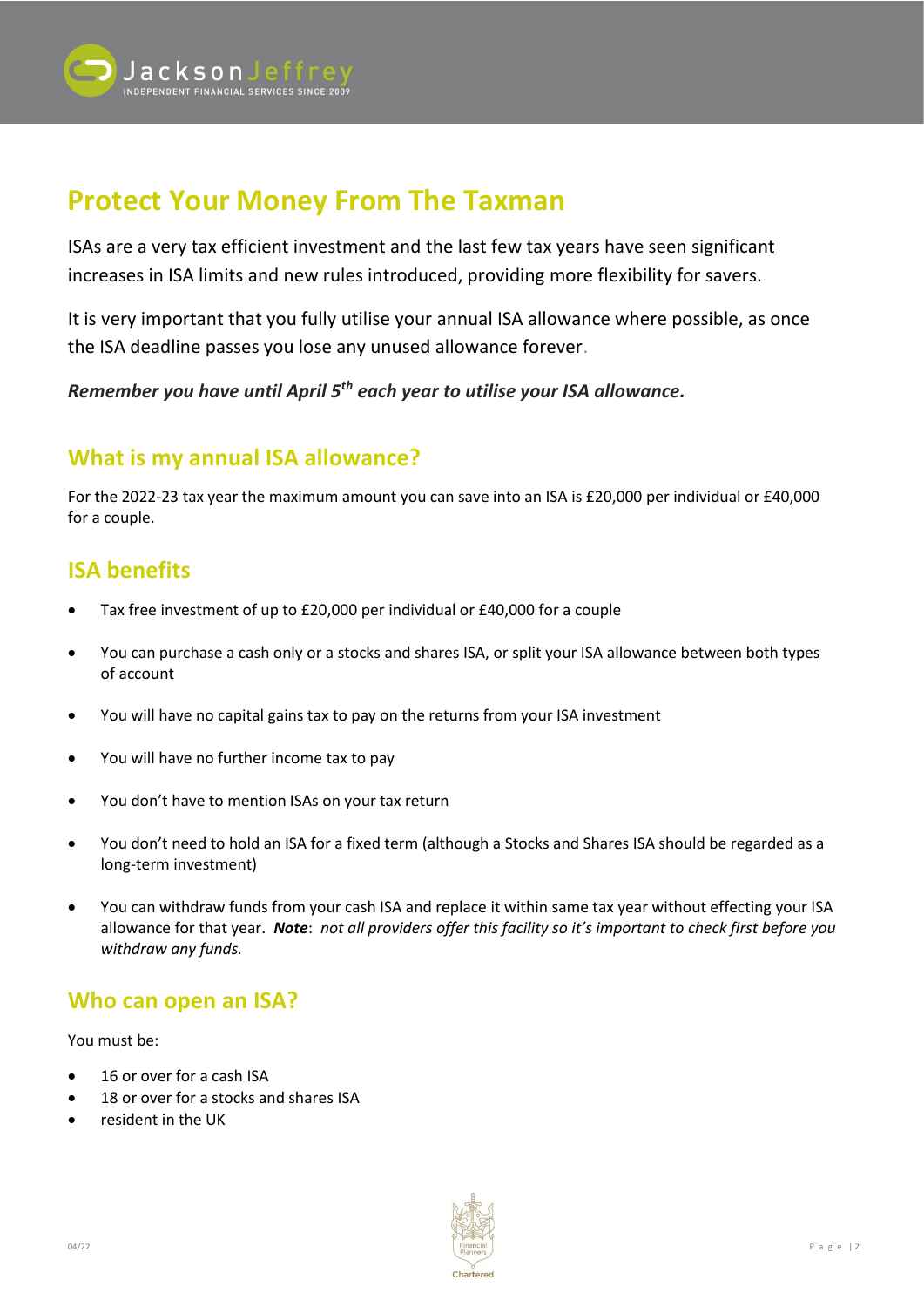

## **Lifetime ISA**

The Lifetime ISA (LISA) was introduced to help savers buy a first home or save for retirement. The maximum amount that can be contributed each year is £4,000 which is topped up by a 25% cash bonus from the Government. It is important to remember that any funds you pay into a LISA form part of your overall annual ISA allowance. LISAs are available as cash or stocks and shares ISAs to anyone who is UK resident aged between 18 and 39. Once you reach 40 you can continue to save into your LISA until you reach age 50. The maximum potential cash bonus for a saver contributing the maximum amount each year from age 18 through to age 49 is £32,000 (under current tax rules). If you use it to purchase a property you must be a first-time buyer, the property value must be less than £450,000 and the LISA account needs to have been open for a minimum of 12 months after you make your first payment into the LISA.

If you use your LISA to save for retirement, you can access the funds once you reach age 60 but if you withdraw funds prior to this, you will be charged a penalty of 25% of the amount you withdraw. However, you can transfer to another Lifetime ISA with a different provider without incurring a charge.

LISAs are available per person so a couple who are both first-time buyers can each open a LISA and use the funds and bonus from both accounts towards the purchase of their first home.

### **Help to Buy ISA**

The Help to Buy ISA closed to new accounts at midnight on 30 November 2019 but if you have already opened a Help to Buy ISA (or did so before 30 November 2019), you will be able to continue saving into your account until November 2029.

The scheme was introduced purely to assist first time buyers save for their first home and savers receive a bonus top up from the Government of 25% for every £200 saved, up to a maximum of £3,000 per account (or £6,000 per couple). The bonus is received when you buy your first home and your solicitor or conveyancer will apply for the bonus on your behalf. Once received the money will be put towards the cost of your new home. To be eligible you must be a first-time buyer and not already own a property either inside or outside the UK.

The bonus is available on homes worth up to £250,000, (or £450,000 in London). If you are buying a property with shared ownership, you'll only get the bonus if the total property price is under £250,000 (£450,000 in London) – it's not based on the price of the proportion you're buying. You have until November 2030 to claim your bonus.

**Note**: *if you hold both a LISA and a Help to Buy ISA, you can only use the bonus from one of them towards purchasing a home.*

#### **ISA transfers on death**

The value of an ISA can be transferred on death, free of tax, to the surviving spouse or civil partner by way of an increased ISA allowance. This allows the surviving spouse or civil partner to invest an amount equivalent to

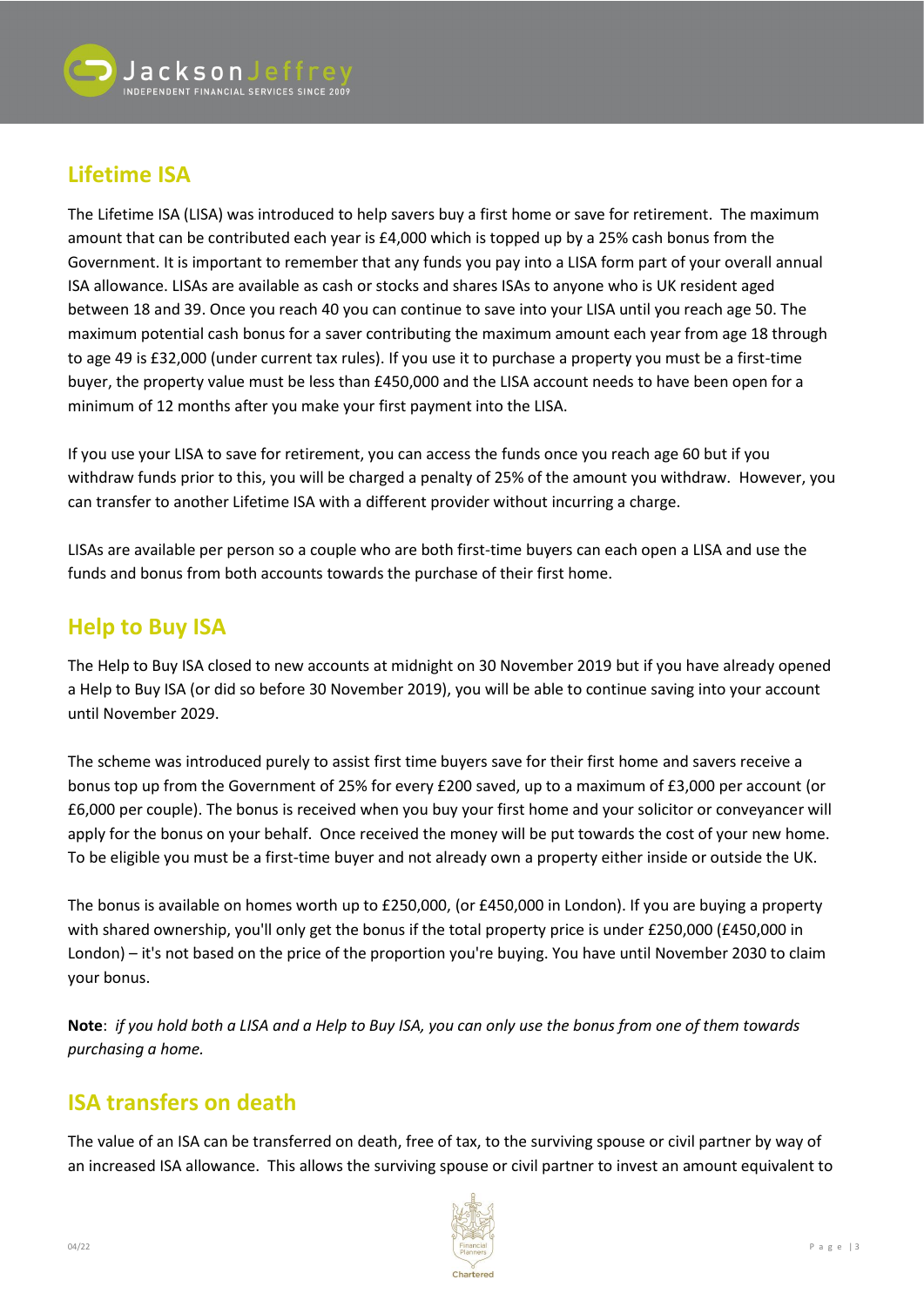

the deceased's ISA into their own ISA via a one-off allowance in addition to their normal annual ISA limit for the tax year. This does not have to be the actual assets held within the deceased's ISA – the surviving spouse can make contributions up to their new allowance from any assets. Note this is only available to couples who are married or in a civil partnership.

#### **Put your savings where the Taxman can't touch it**

Investing in an ISA means you have the benefit of not having to pay tax on your investment returns, both capital growth and/or income. You could therefore build up a substantial sum over the years by investing in cash, equities or corporate bonds to provide growth or income, which you can withdraw whenever you wish.

#### **Bonds and Cash**

Interest from bonds and cash held within an ISA are not subject to income tax. Where interest is generated outside of an ISA, amounts above the new Personal Saving Allowance for a basic rate taxpayer would normally be subject to tax at 20% and higher rate taxpayers would normally be subject to 40% tax on the gross interest amount.



\* above the Personal Savings Allowance

#### **Income from Share Dividends**

If you are a basic rate taxpayer, dividend income received that exceeds the Dividend Allowance (£2,000 for 2022/2023) will be taxed at 8.75%. You have no further personal income tax to pay on dividend income held inside or outside of an ISA.

However, if you are a higher rate taxpayer you would normally be subject to a 33.75% tax on dividend income that exceeds the new Dividend Allowance.